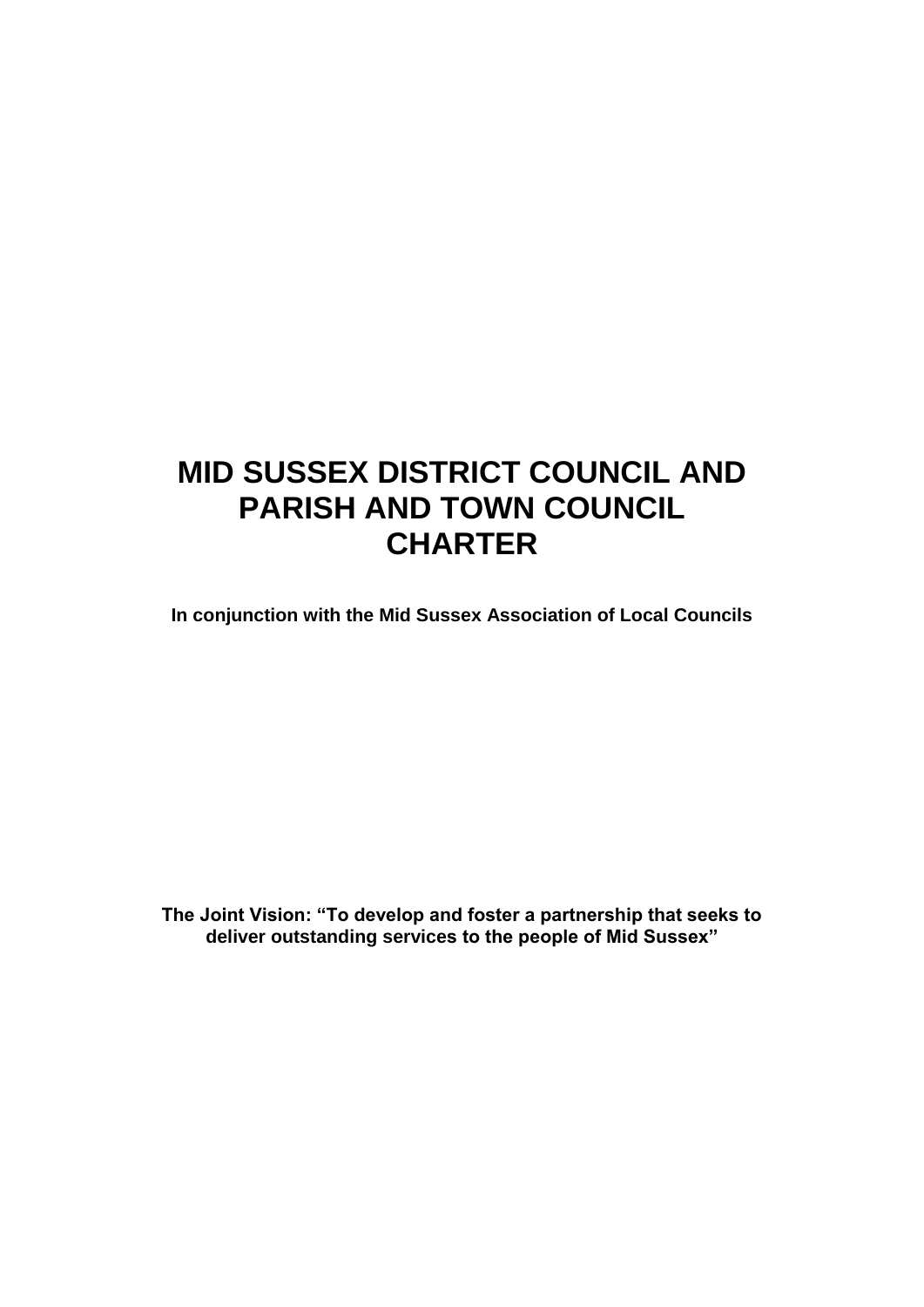- 1. The Councils in the area of the Mid Sussex District Council ("MSDC") listed in Schedule 6 have agreed to publish a Charter which sets out how they aim to work together across the two tiers. This Charter is the result of local discussions designed to ensure sustained improvement in the relationship and to confirm good practice. The Parish and Town Councils in the Mid Sussex District all play a valuable role in local democracy and service provision.
- 2. The Councils jointly represent all levels of democratic local government, to whose principles they are committed. They are keen to see continued efforts made to improve our system of local democracy and to see greater public participation in, and appreciation of this system.
- 3. MSDC acknowledges and recognises that Parish and Town Councils are the grass-roots level of local government. By working with them individually and combined, the principal authority aims to act in partnership with local communities, while balancing the needs of the wider community.
- 4. In their role as democratically accountable bodies, Parish and Town Councils offer a means of shaping the decisions that affect their communities. They offer a means of decentralising the provision of certain services by mutual agreement and of revitalising local communities. In turn, Parish and Town Councils will recognise the strategic role of MSDC.
- 5. MSDC recognises the diversity of experience, circumstance, needs and aspirations of the various Parish and Town Councils and of the communities they serve.
- 6. The Charter will be formally reviewed every four years by MSDC and the Parish and Town Councils as represented by Mid Sussex Association of Local Councils ("MSALC"), with an interim review within two years of adoption.
- 7. This Charter reflects the continued and improving partnership working in line with Central Government's increased importance attached to partnership working and the development of *QUALITY* status for Parish and Town Councils. This Charter will look to strengthen the relationship and partnership working between the two tiers. The first part of this Charter (Part 1) applies to all Parish and Town Councils. The second part (Part 2) applies to *QUALITY* councils or group of *QUALITY* councils (or those councils, or groups of, that can demonstrate to the satisfaction of MSDC, the same level of competence to the Quality Parish Council standard).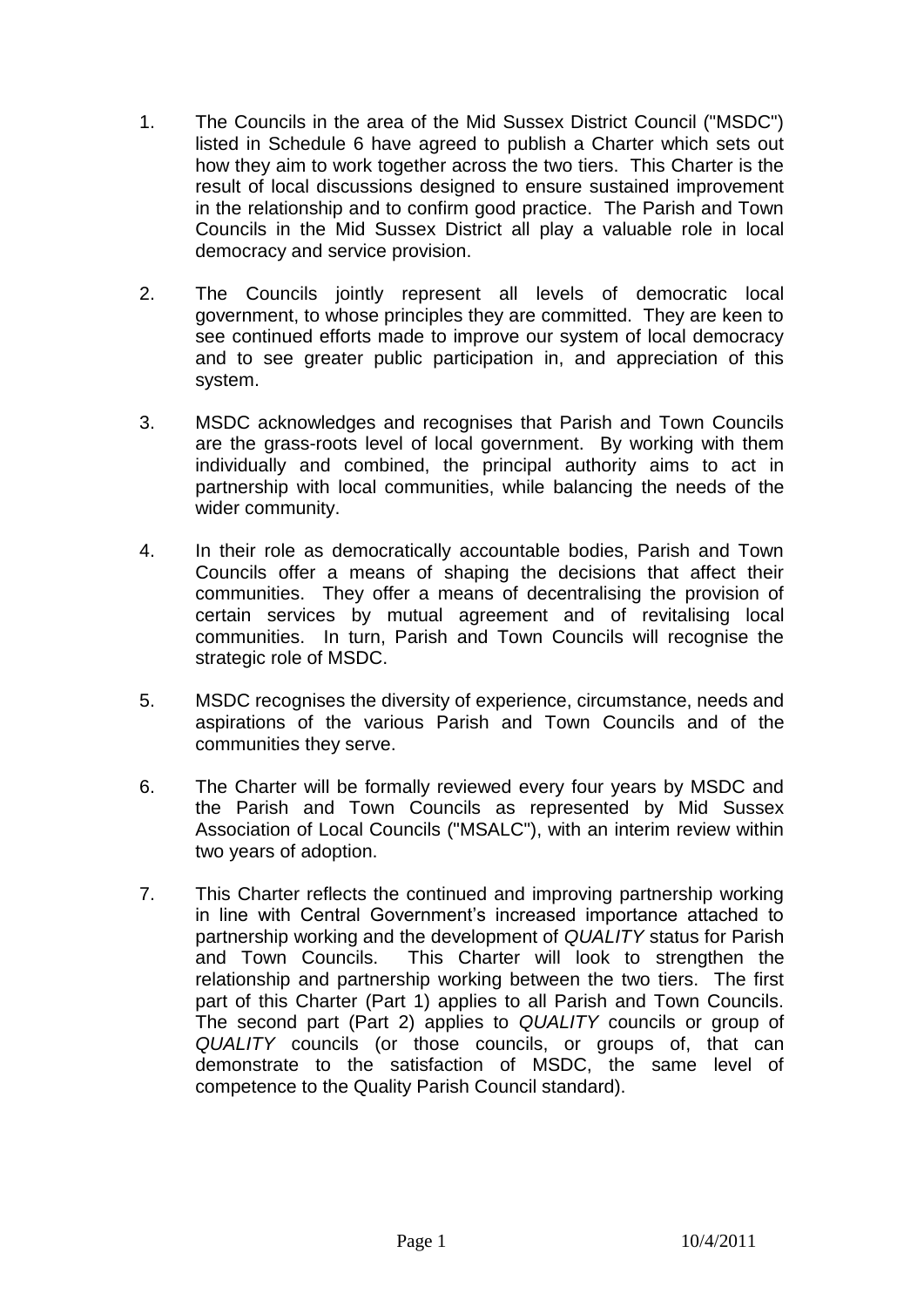# **Part 1 All Parish and Town Councils**

#### 8 **Community Strategies**

- 8.1 MSDC will work with Parish and Town Councils in implementing the community strategy and preparing and implementing other initiatives designed to promote or improve sustainable economic, social and environmental well being of the area.
- 8.2 MSDC will consult and ensure the involvement of the Parish and Town Councils in the future development of community strategy where their respective communities might be affected.
- 8.3 Where a Parish or Town Council (or group of Parish or Town Councils) has prepared an area plan, MSDC will take account of its proposals and priorities in developing and implementing the community strategy as it affects the local areas concerned. MSDC will strengthen links between these Parish and Town Councils and the Local Strategic Partnership in order to improve delivery of local priorities.

## 9 **Local Governance (MSDC)**

- 9.1 Representatives of the Parish and Town Councils will be invited to participate in all MSDC partnerships and forums where matters relevant to Parish and Town Councils are discussed.
- 9.2 MSDC Cabinet member(s) will meet with properly appointed MSALC working groups or representatives to assist with issues of mutual interest.
- 9.3 MSDC will hold meetings with Parish and Town Councils individually and collectively, as necessary.
- 9.4 MSDC and MSALC will hold an annual conference.
- 9.5 The Local Strategic Partnership will meet quarterly.

# 10 **Local Governance (Parish and Town Councils)**

10.1 MSDC representatives will be invited to attend meetings with Parish and Town Councils (or groups of Parish and Town Councils) at mutually agreed times to discuss matters of common interest and the representative shall make reasonable efforts to attend.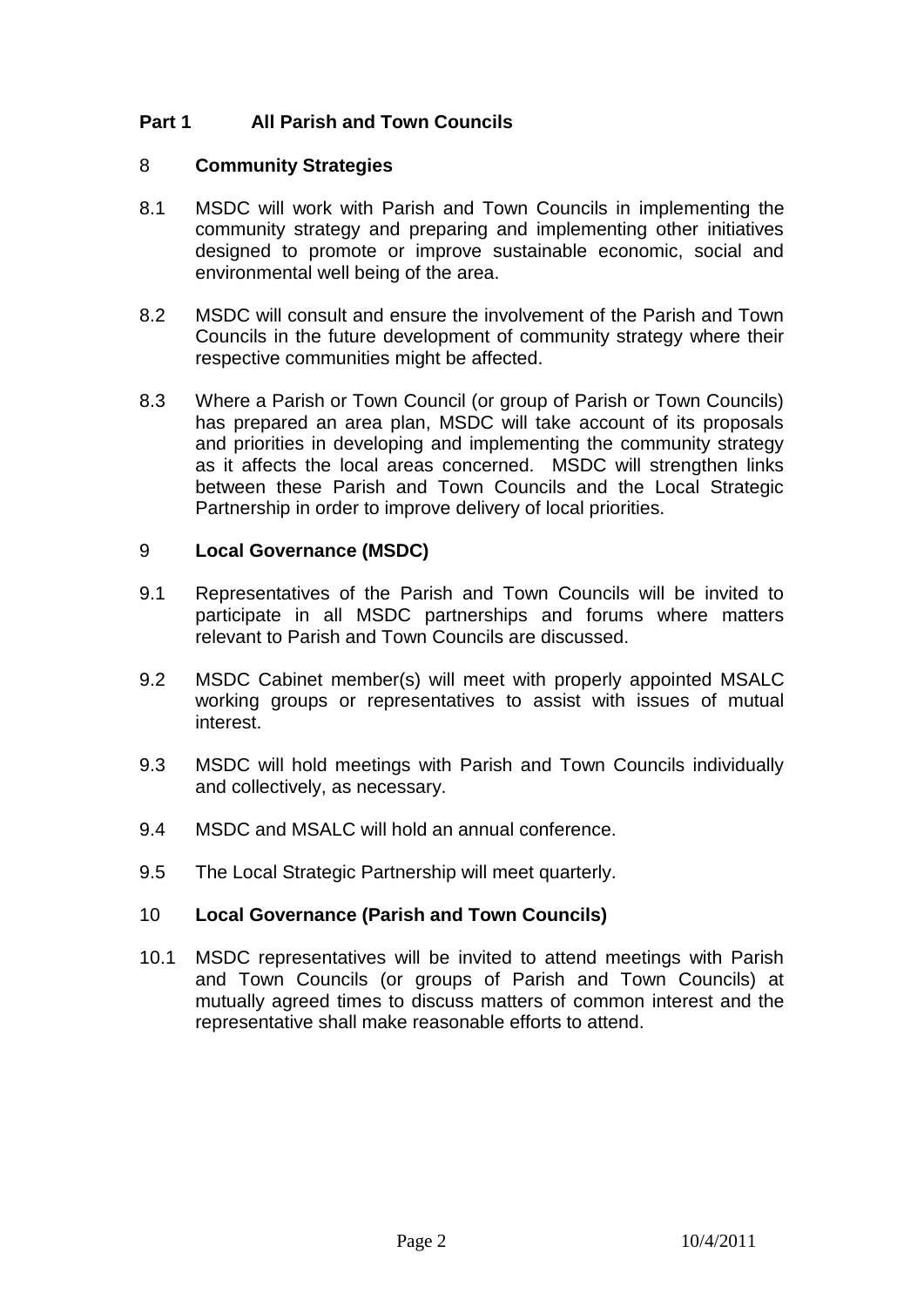10.2 Parish and Town Councils will notify their respective MSDC ward members of meetings, and will make copies of their agendas and papers available. They will also supply copies to MSDC officers on request. MSDC members are to be encouraged to attend their respective Parish and Town Council meetings and will be given an opportunity to speak on matters of mutual interest. Parish and Town Councils will also notify MSDC's Democratic Services of the dates of their Annual Meetings.

## 11 **Consultation**

- 11.1 Before making a decision that affects the local community MSDC will enter into a consultation process with Parish and Town Councils to afford them the opportunity of commenting. The consultation process is attached at Schedule 4.
- 11.2 Parish and Town Councils will ensure that their respective MSDC ward member(s) are informed, kept informed, and given the opportunity of commenting before the Parish or Town Council makes any major decision that affects the local community.
- 11.3 To help achieve the objectives laid down in this Charter, liaison and consultation (both formal and informal) will be further developed at Parish and Town Council level. This will be achieved through regular meetings, the use of specific service consultative groups and at officer level, individually or through working parties and groups.

#### 12 **Communications**

- 12.1 In order to ensure that communications are channelled effectively, contact between MSDC and a Parish or Town Council will be focused through the Parish or Town Clerk. Communications to MSDC will normally be through the relevant service or project manager unless otherwise specified.
- 12.2 MSDC supports the parish liaison function and expects all officers in each department within MSDC to recognise this function.
- 12.3 MSDC and the Parish and Town Councils will acknowledge letters sent by the other party, and provide substantive answers to letters/emails that warrant a reply.
- 12.4 A full substantive reply or an acknowledgement will be sent within 10 working days. If an acknowledgement is sent, a full substantive reply will be sent within 28 days unless there are reasons for a longer period, in which case the reason will be given.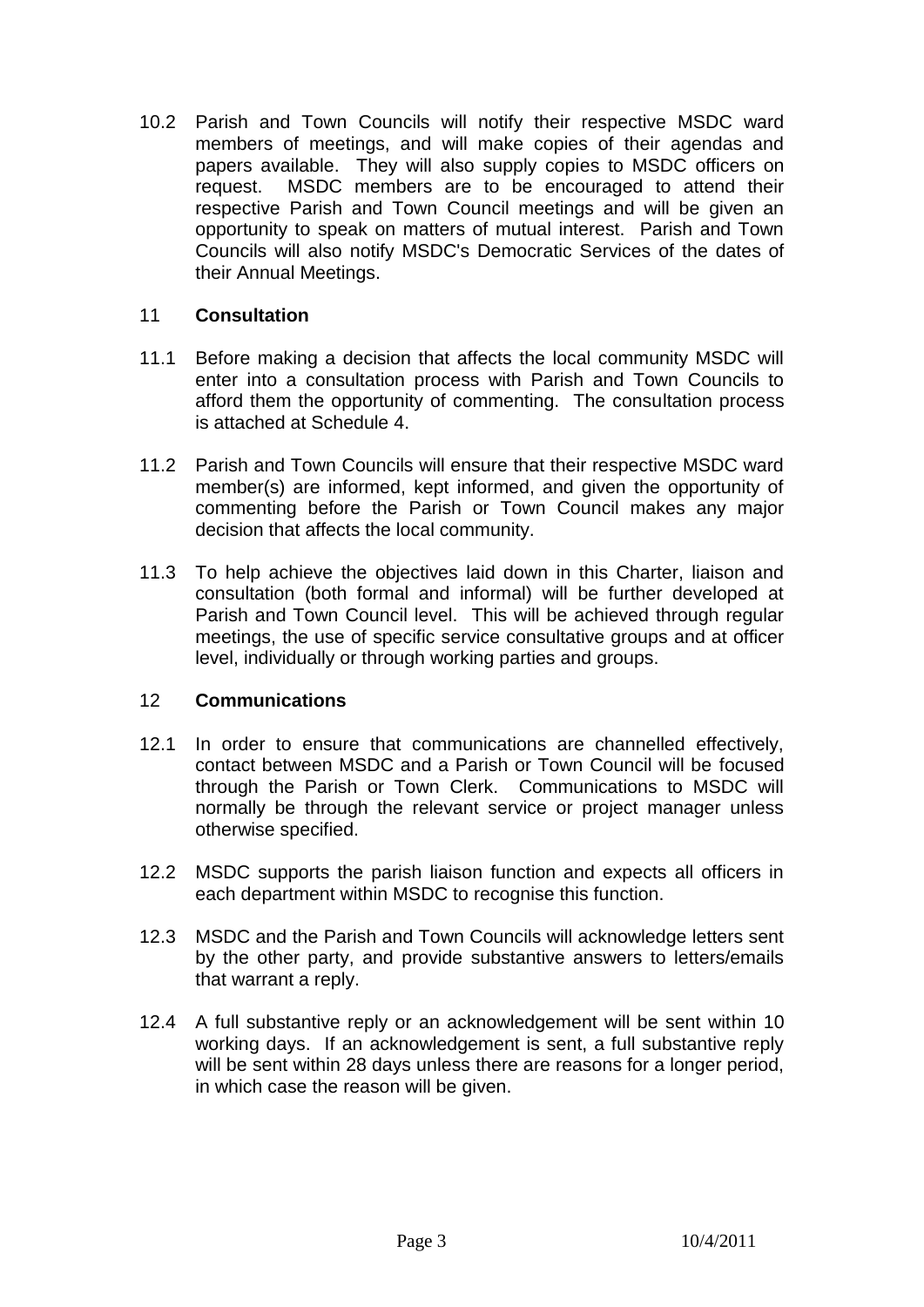## 13 **Representation**

13.1 MSDC recognises that MSALC represents the consensus view of the Parish and Town Councils who are parties to this Charter. The MSALC Conference is an opportunity for all Parish and Town Councils to come together in joint forum with MSDC.

## 14 **Information**

- 14.1 When MSDC consults Parish and Town Councils, it will provide them with sufficient information to enable them to reach an informed view on the matter, and give them adequate time to respond in accordance with the statutory requirements where applicable.
- 14.2 MSDC will communicate with Parish and Town Councils and the local community by whatever means of media as is appropriate at the time.

## 15 **Compliments**

15.1 If MSDC wishes to compliment a Parish or Town Council's actions these should be addressed to the Clerk. If a Parish or Town Council wishes to compliment MSDC's actions these should be addressed to the Head of the appropriate service.

#### 16. **Complaints**

- 16.1 If a Parish or Town Council is dissatisfied with MSDC's actions, its response to a request for information or its failure to consult, it can initiate a formal complaints procedure, incorporating a 2 stage process starting with the Head of Service and progressing to the Deputy Cheif Executive. The procedure for dealing with Parish and Town Council complaints is attached as Schedule 5.
- 16.2 If MSDC is dissatisfied with the actions or service provision (where transferred from MSDC) of a Parish or Town Council it shall send a complaint in writing to the clerk of the Council. The clerk must send a response to MSDC within a reasonable time and in any event no later than 30 days after receiving the complaint.

#### 17 **Standards Committee**

17.1 MSDC and the Parish and Town Councils have all adopted Codes of Conduct based on the national model Code of Conduct. The Parish and Town Councils will work with MSDC Standards Committee and Standards Sub-Committee to promote and maintain high standards of conduct. MSDC has consulted and agreed the following arrangements with MSALC for the appointment of representative(s) to the Standards Committee and Standards Sub-Committee.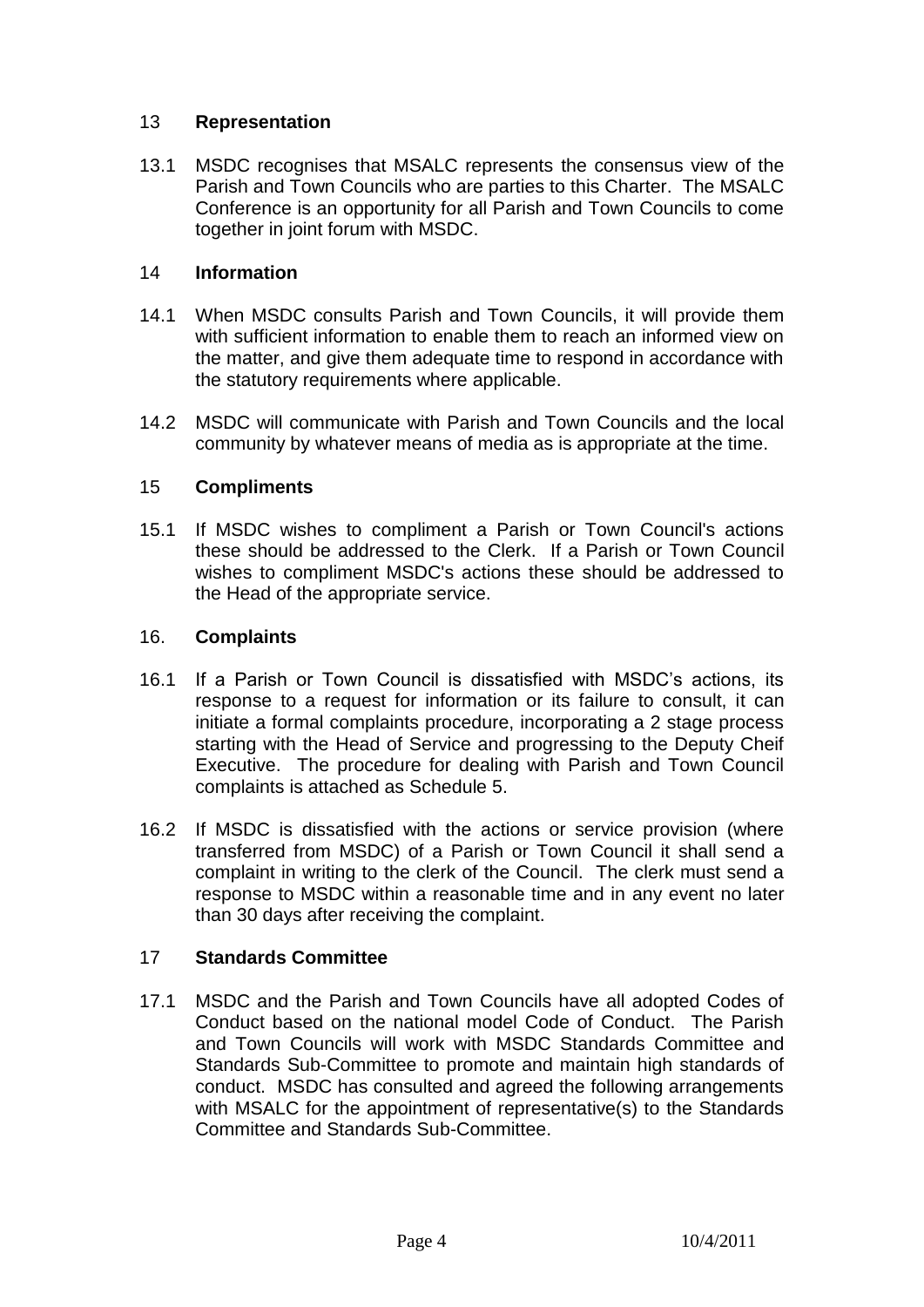- 17.2 Parish representatives will be appointed to the Standards Sub-Committee. They will hold office for 2 years and will be appointed following a nomination process by MSALC. All Parish and Town Councils will be invited to nominate representatives for consideration.
- 17.3 Clerks to the Parish and Town Councils will assist the Monitoring Officer by keeping Declarations of Interest, notifying the Monitoring Officer of changes to those declarations, ensuring that their members sign a Declaration of Acceptance of Office, keeping those forms and sending copies to the Monitoring Officer.

## 18 **Shared Responsibility for Service Provision**

- 18.1 If a Parish or Town Council (or group of Parish and Town Councils) wishes to take on responsibility for service delivery, MSDC will actively encourage this where it is Best Value (taking account of cost, quality, local preferences and practicability). Where it is not Best Value or practicable MSDC will, in consultation with the Parish or Town Council, explore alternative solutions to encourage more local-level input into service delivery.
- 18.2 MSDC has set out its financial arrangements for Parish and Town Councils at Schedule 1 in accordance with the principles and good practice guidance.
- 18.3 Where a Parish or Town Council accepts responsibility for the provision of services, the level of funding in each case will be agreed by MSDC and the Parish or Town Council. A non-exhaustive list of possible functions that will be considered for delegation by mutual consent is given at Schedule 2.

#### 19 **Funding Community Improvements**

19.1 MSDC will promote local input and improved community life by for example, the grants available from the Rural Community Provision and Corporate Grants Schemes and other similar arrangements on a match-funding basis.

#### 20 **Information and Help Points**

- 20.1 If a Parish or Town Council (or group of Parish and Town Councils) wishes to become a local information and/or access point for MSDC services, MSDC will help it to do so. In particular it will:
	- issue to the Parish or Town Council (and up-date as necessary) relevant written information and application forms on its services.
	- give electronic access to similar information and forms (where it provides these electronically) provided the Parish or Town Council has appropriate technology.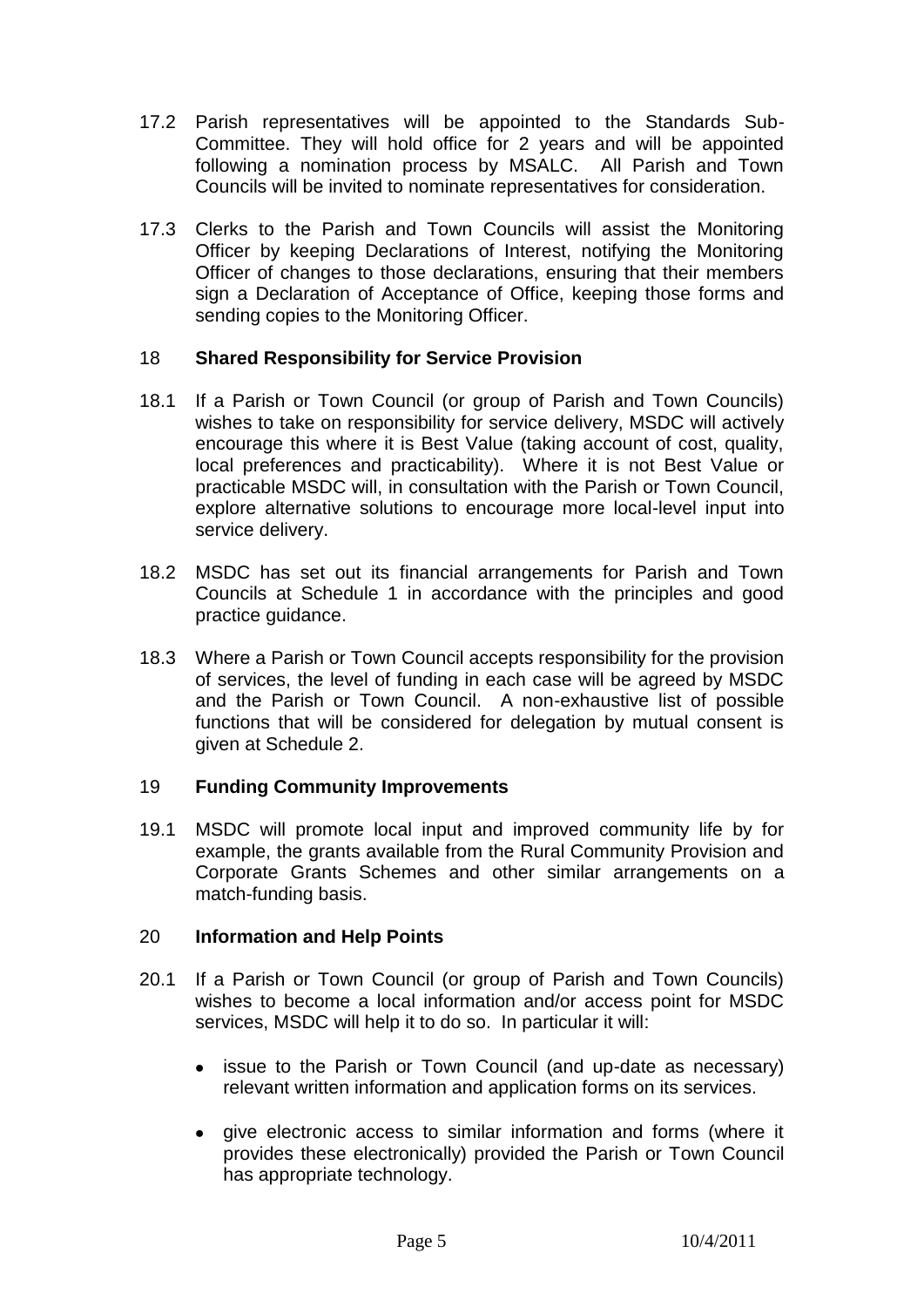- provide suitable briefing, training and support to the staff of the Parish or Town Council.
- provide staff for surgeries at Parish or Town Council offices.

# 21 **Land Use and Development Planning**

- 21.1 Where a Parish or Town Council (or group or Parish and Town Councils) has prepared (in consultation with MSDC) a village or town plan which includes proposals or guidance concerning land use planning issues (e.g. a village design statement), MSDC will adopt the land use planning element as a Supplementary Planning Document, provided the proposals or guidance is consistent with existing national and local planning guidance, policy and legislation, and that the correct procedures have been followed in producing the document.
- 21.2 Where the village or town plan proposals imply some changes to the current development plan for the area, MSDC will consider and discuss the proposals with the Parish or Town Council (or Councils) as part of its next review of that plan.

## 22. **Practical Support**

- 22.1 Where practical, MSDC will offer Parish and Town Councils access to their own support services to enable them to take advantage of the economies of scale. Schedule 3 list examples of services available.
- 22.2 Where professional services are required on a formal basis, MSDC will consider acting for the Parish and Town Councils on an agreed and costed basis.

# **Part 2:** *QUALITY* **Parish and Town Councils**

- 23 MSDC supports the *QUALITY* Parish Council initiative and will actively encourage Parish and Town Councils to attain the accreditation.
- 24 As part of its Best Value arrangements, MSDC will give *QUALITY* Councils (or groups of *QUALITY* Councils) who wish to, the opportunity to put forward proposals to take on aspects of the delivery, management, and monitoring of services provided by MSDC.
- 25 In addition to the above, MSDC also agrees to work with those Parish and Town Councils which are recognised as having attained the *QUALITY* standard.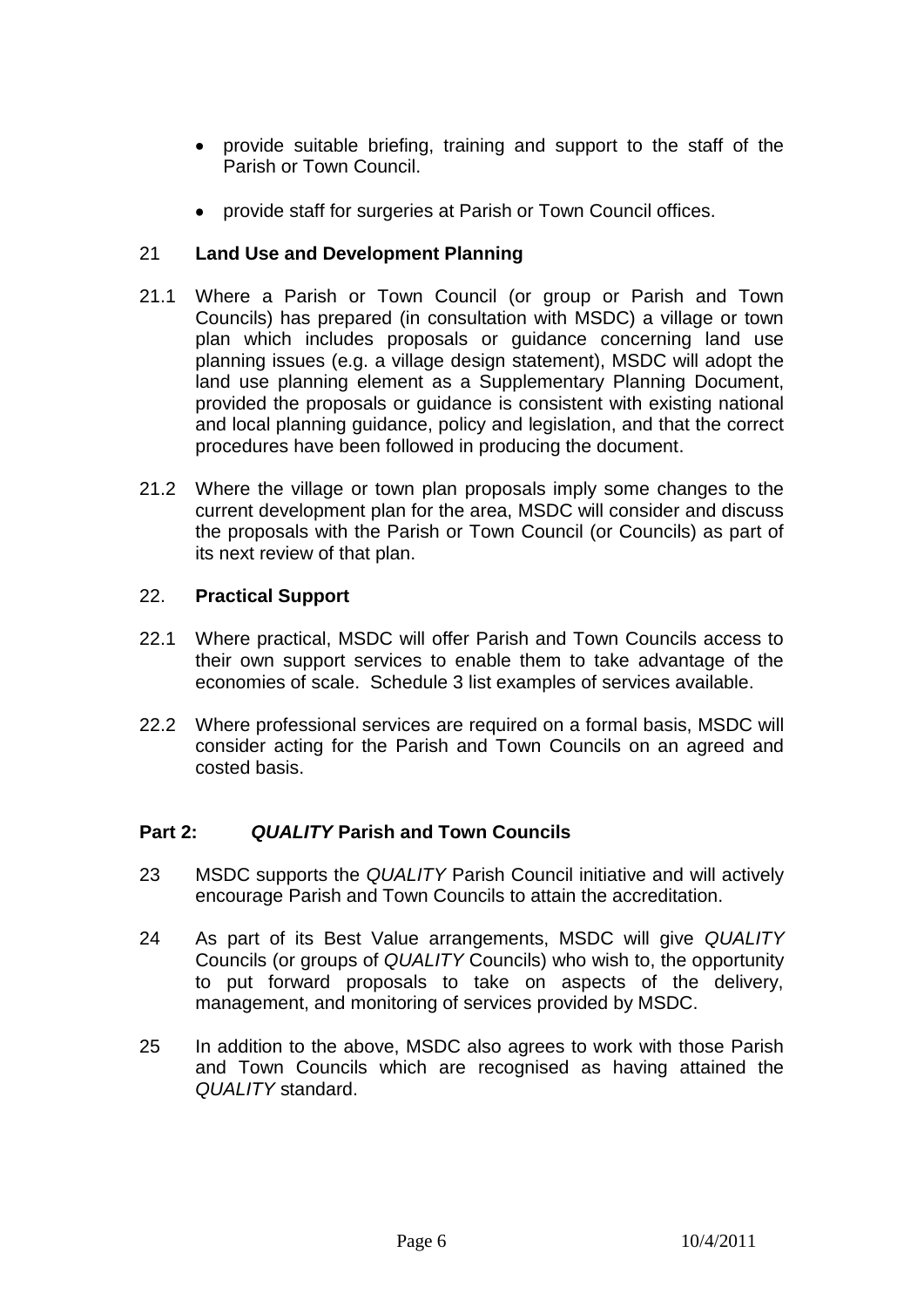## 26 **Delegation of Functions and Service Provision:**

- 26.1 MSDC has agreed to offer a *QUALITY* Parish and Town Council, or a group of *QUALITY* Councils (or those Councils, or groups of, that can demonstrate to the satisfaction of the MSDC, the same level of competence to the Quality Parish Council standard) the opportunity to take on one or more of the services and functions listed in Schedule 2, or parts of them in accordance with the practical and financial arrangements set out in Schedule 1.
- 26.2 MSDC acknowledges that the Power of Wellbing has been introduced and that Town/Parish Council's who have attained this power through adhering to the criteria laid down can use it when necessary, as long it can be demonstrated that it is benefit to the community.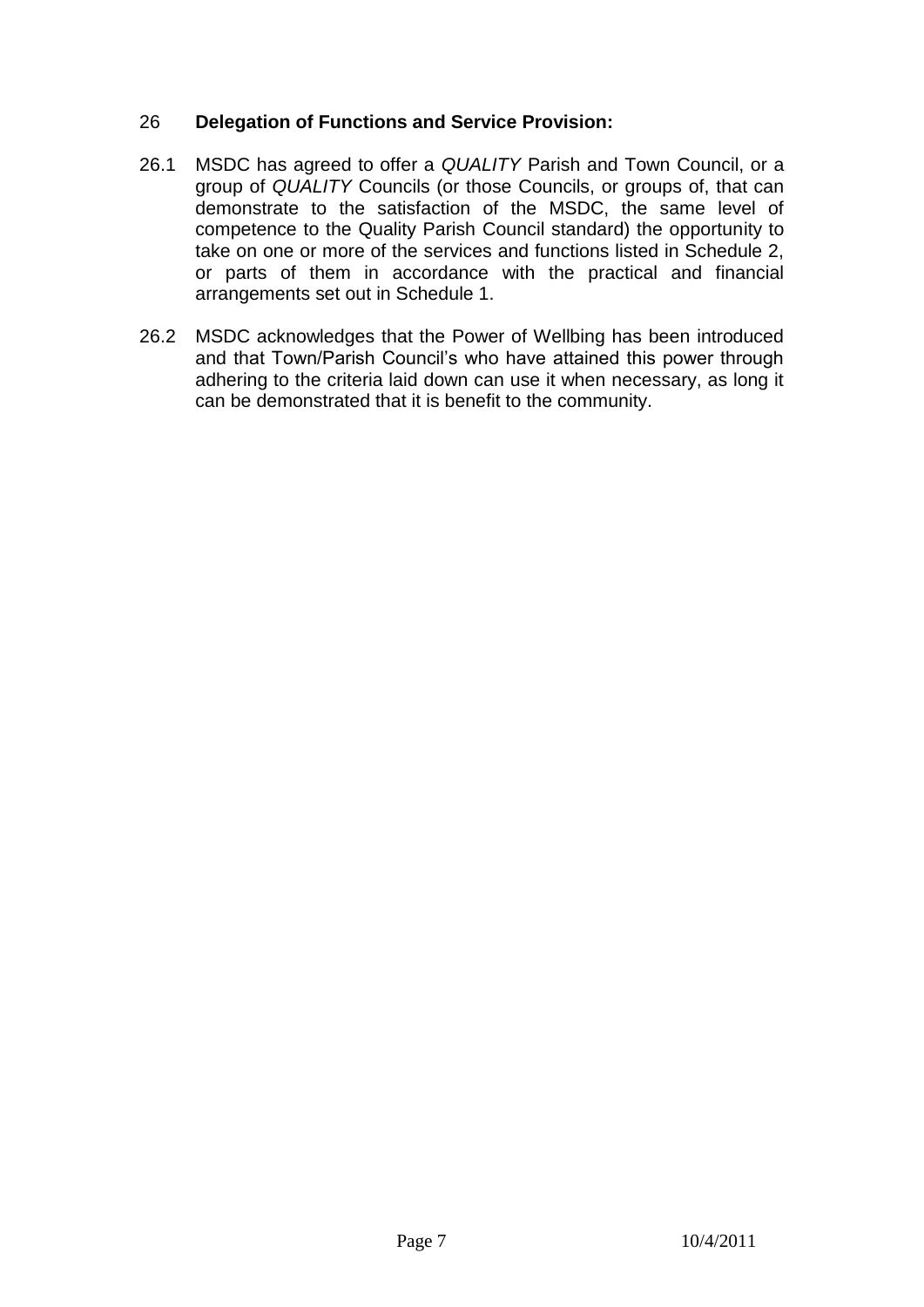#### **Financial Arrangements**

#### 1. **Government Guidance**

The financial arrangements between MSDC and the Parish and Town Councils will be based on the current government guidance, notably in "strong local leadership – quality public services" (January 2002), the Quality Parish and Town Council scheme (June 2003) and the guidance from Central Government on avoiding double taxation.

#### 2 **Transfer of Service Provision**

Proposals for service transfer fall into the four following categories:

- i. The transfer of a whole service from MSDC to all of the Parish and Town Councils in the District
- ii. The transfer of a whole service from MSDC to one or more, or a cluster of Parish and Town Councils, but NOT to all Parish and Town Councils in the District.
- iii. The transfer of part of a service from MSDC to all Parish and Town Councils in the District.
- iv. The transfer of part of a service from MSDC to one or more, or a cluster of Parish and Town Councils in the District, but NOT to all of Parish and Town Councils.

As a general rule all the components of a service in that particular parish area will be transferred simultaneously.

- 3. Where it is proposed that the whole service is transferred to all of the Parish and Town Councils, the direct costs will be the responsibility of the operating Councils. It is however recognised that transitional financial support arrangements may be required.
- 4. Where it is proposed that the whole service is transferred to some of the Parish and Town Councils, but NOT to all, or where there is a proposal to transfer part of the service, the transfer will be financially supported by the relevant direct costs of that service being transferred by a grant, providing this does not have a detrimental effect on service provision across the District.
- 5. Any contractual implications arising from a transfer will need to be considered fully and resolved before the service is transferred.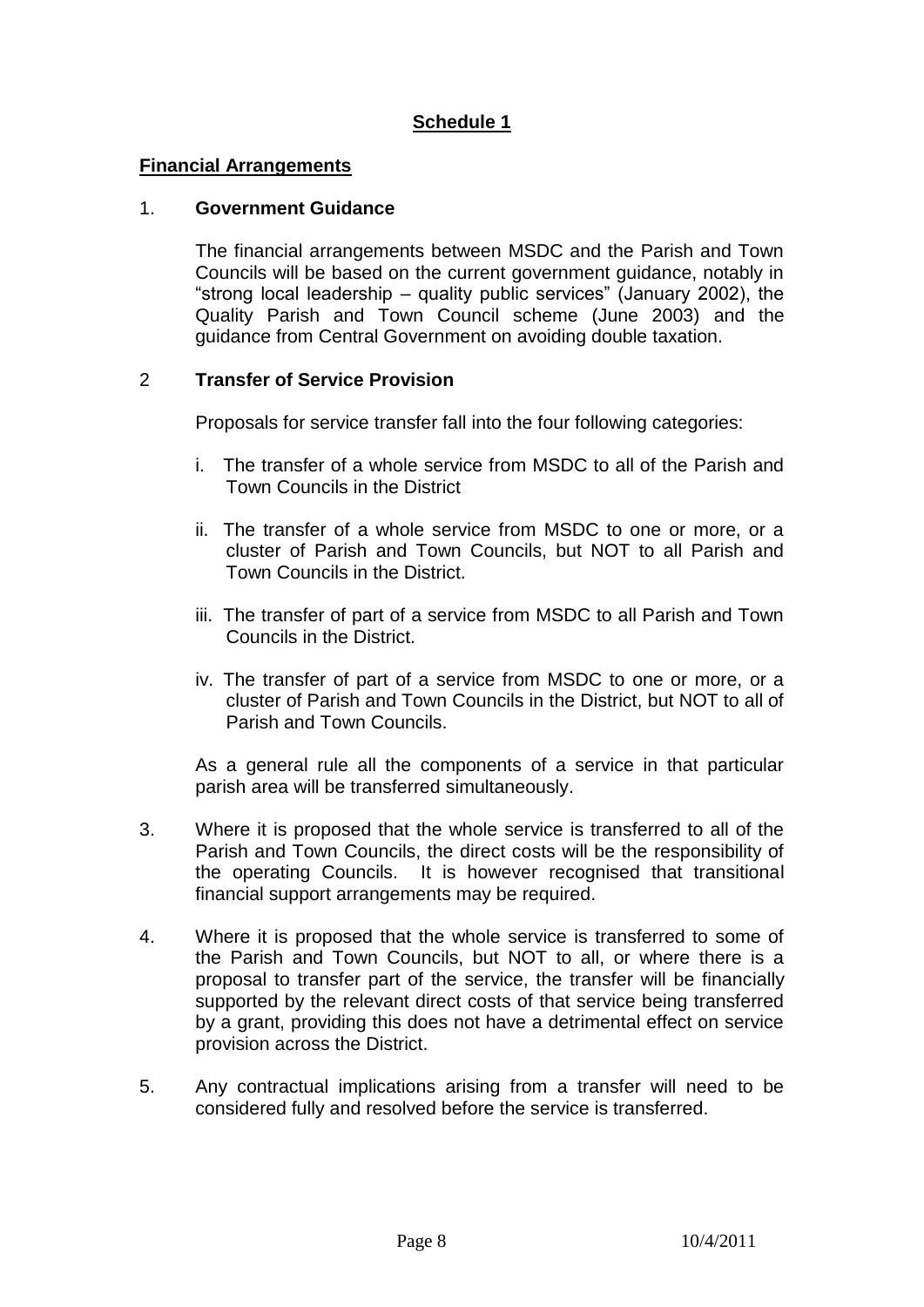6. The financial arrangements for each transfer will be mutually agreed in every case in accordance with paragraph 18.

# 7. **Principles**

The principle of the service transfer and the associated financial impact will be subject to Member approval at the appropriate level. In any event, a service will only be transferred where MSDC is satisfied that the Parish and/or Town Council(s) can properly and lawfully discharge the service, and where the service transfer is in the interests of the whole community of Mid Sussex.

# 8. **Double Taxation**

The Councils party to this Charter will make every effort to avoid double taxation, having regard to the government guidance.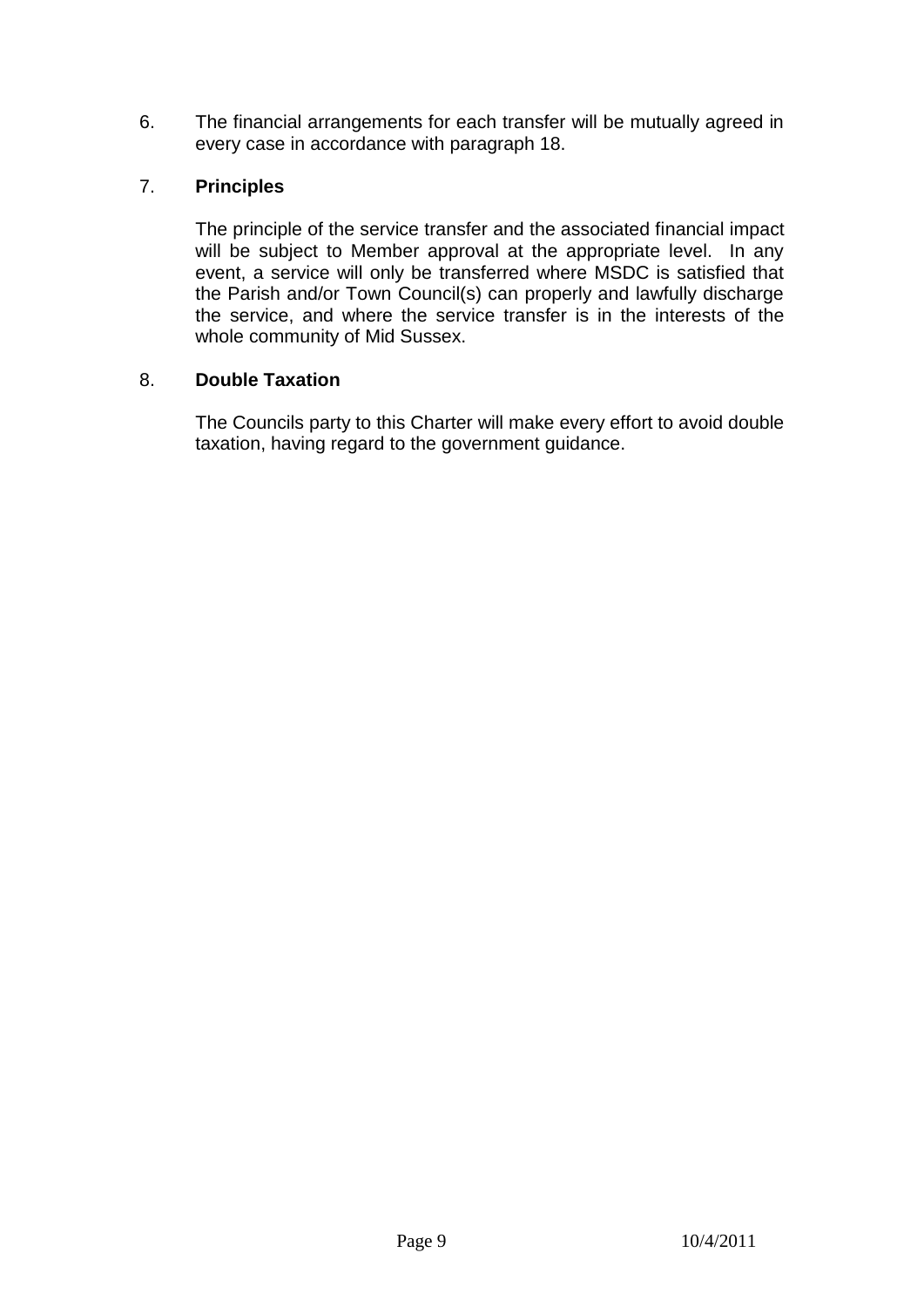**Possible functions which might, by mutual consent, be considered for delegation to** *QUALITY* **Parish and Town Councils or a group of**  *QUALITY* **Councils (or those Councils, or groups of, that can demonstrate to the satisfaction of the District Council, the same level of competence to the** *QUALITY* **Parish Council standard)**

- Noise and Nuisance Abatement
- Some aspects of Enforcement
- Some aspects of Environmental Health
- Some aspects of Development Control  $\bullet$
- Some appointments to External Bodies.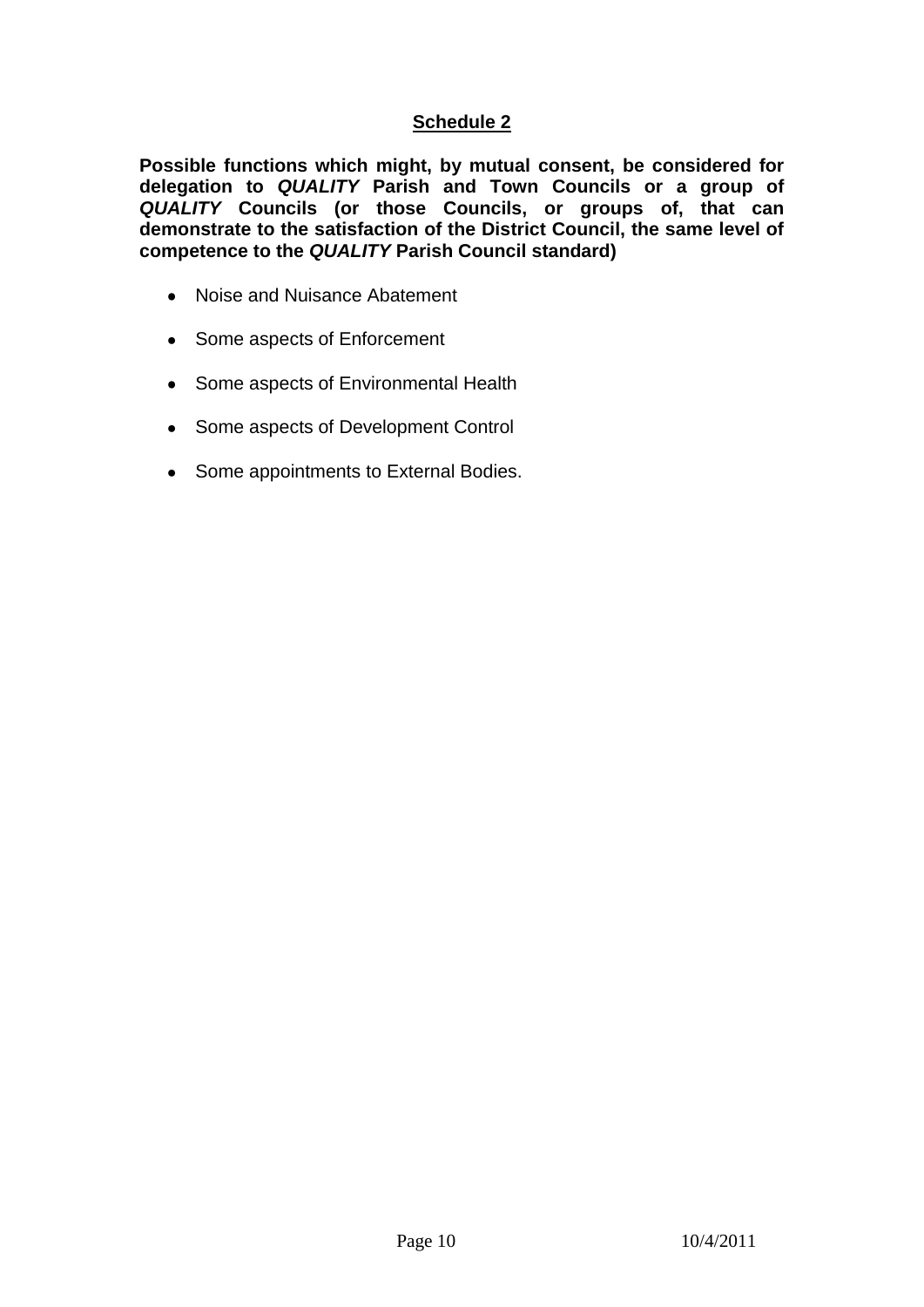#### **Provision of Advice and Expertise**

MSDC can offer advice and expertise to individual or collective groups of Parish and Town Councils. MSDC can also provide in-house training and development courses where available. Some examples of the support that can be offered are listed below:

- Administration
- Electoral
- Financial
- Legal
- Information Technology
- Emergency Planning
- Environmental Health and Safety Advice  $\bullet$
- Dog Control.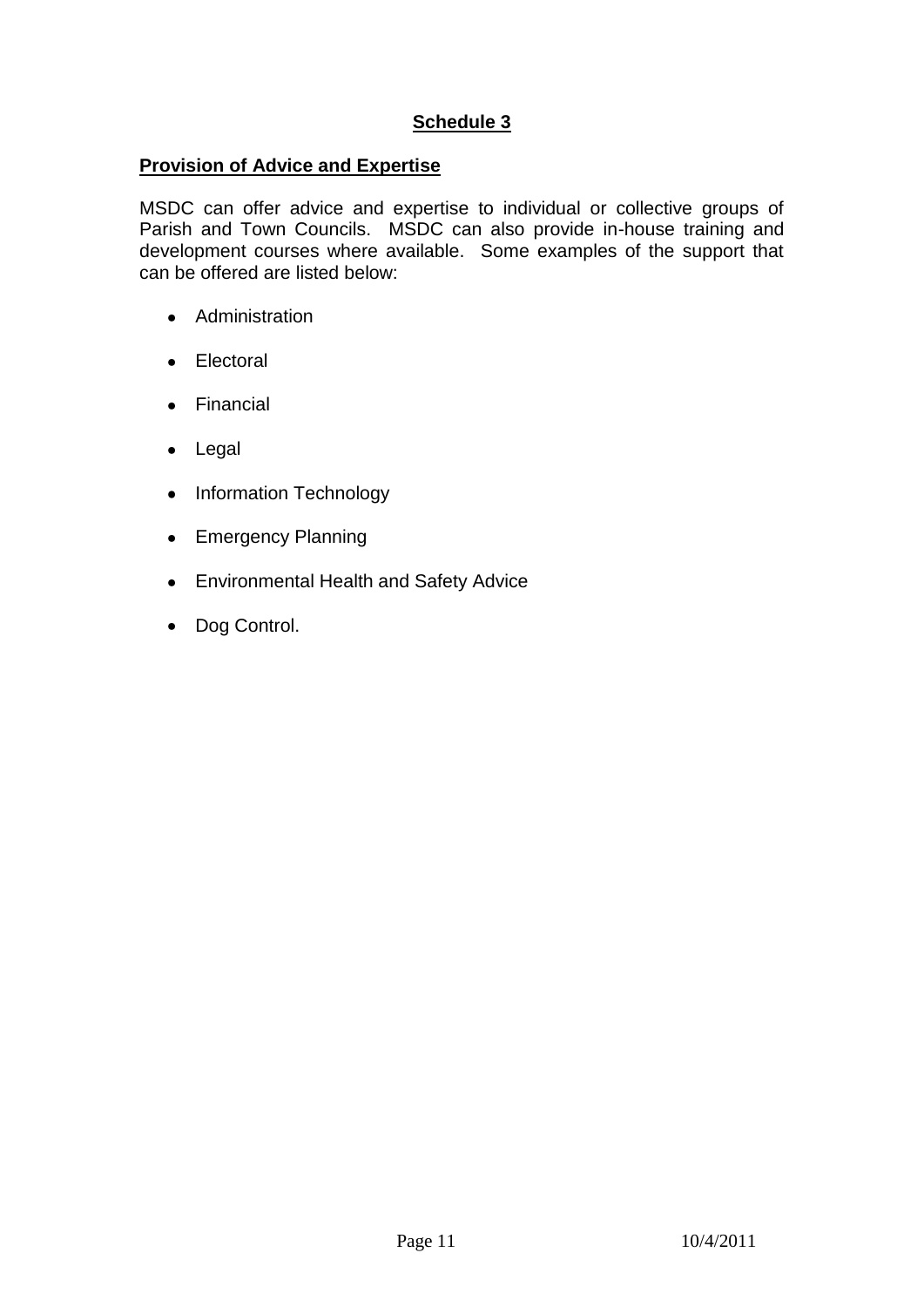## **Consultation Process**

- 1. Twice a year MSDC will provide Parish and Town Councils with a programme of anticipated consultations for the following six months. This programme will provide prior notice of future consultations in which the Parish and Town Councils might be expected to participate. The parties to this Charter recognise that variations to the programme will inevitably occur and in such circumstances MSDC will notify Parish and Town Councils accordingly.
- 2. Before making a decision that affects the local community MSDC will, providing this does not affect statutory or other circumstances, provide a consultation period of not less than four weeks to Parish and Town Councils.
- 3. Where requested to do so, MSDC will circulate a list of its public reports to the Clerk to the Parish and Town Councils at the same time as they are sent to members of MSDC.
- 4. MSDC officers will consult with Parish and Town Councils on the services they provide (ranging from strategic consultative documents to operational parochial issues).
- 5. Only in exceptional circumstances will MSDC not comply with the requirements in paragraph 2 above in which case MSDC will provide a written explanation as to the reasons why. Under those circumstances, Parish and Town Councils will make every effort to convey the views of their council.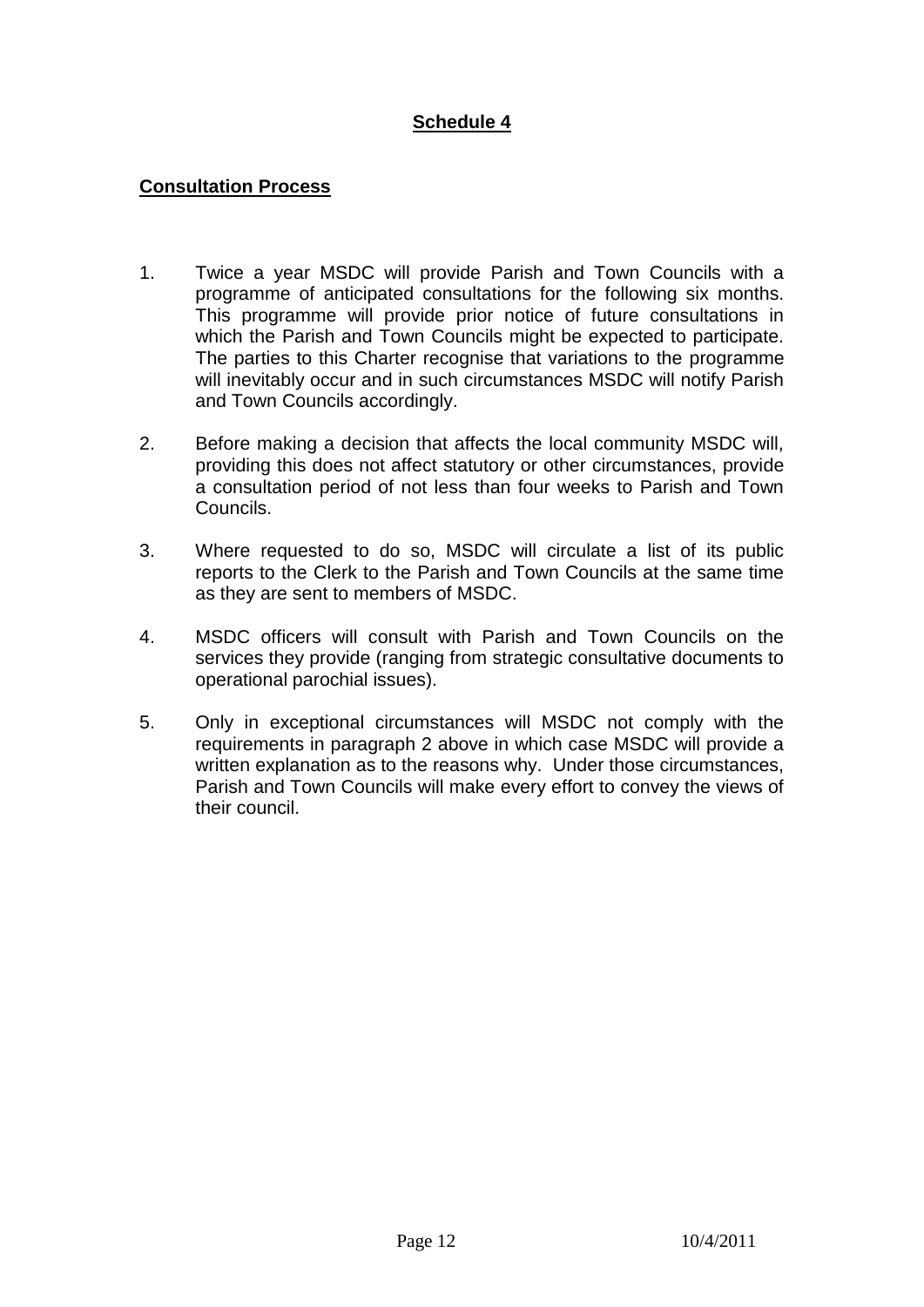#### **Complaints procedure**

- 1. Initially, if Parish and Town Councils have a complaint about a service, they are advised to contact the officer responsible for that service to try and remedy the situation. (An officer contact list has been provided to each Parish and Town Council and will be updated at regular intervals).
- 2. If they do not receive a response, or are not satisfied with the response given regarding a particular service, they then submit details of the complaint to the relevant Head of Service.
- 3. If still dissatisfied with the response, they then submit details of the complaint to the Corporate Strategic Director responsible for the service area concerned for investigation.
- 4. In all cases where a full response is not possible within 10 working days, a holding reply should be sent within 3 working days informing the complainant of the reasons for the delay, who will make contact, what will happen next and when this will take place.
- 5. In situations where the complaint stems from Director level, the complaint will be considered by the Chief Executive.
- 6. In the event that the Parish or Town Council is still dissatisfied with the response from the Corporate Strategic Director (or the Chief Executive as the case may be), it may request a round table meeting. The meeting shall be attended by all MSDC officers and/or members involved in the matter subject of the complaint, together with any Parish or Town Council member, clerk or representative. The meeting must take place within a reasonable period of time following the request by the Parish or Town Council.
- 7. The Parish and Town Councils recognise that the round table meeting does not guarantee a resolution that is to their satisfaction.
- 8. Parish and Town Councils are advised that if they have a particular concern regarding MSDC policy, they should contact the Head of Service or Corporate Strategic Director responsible for that service.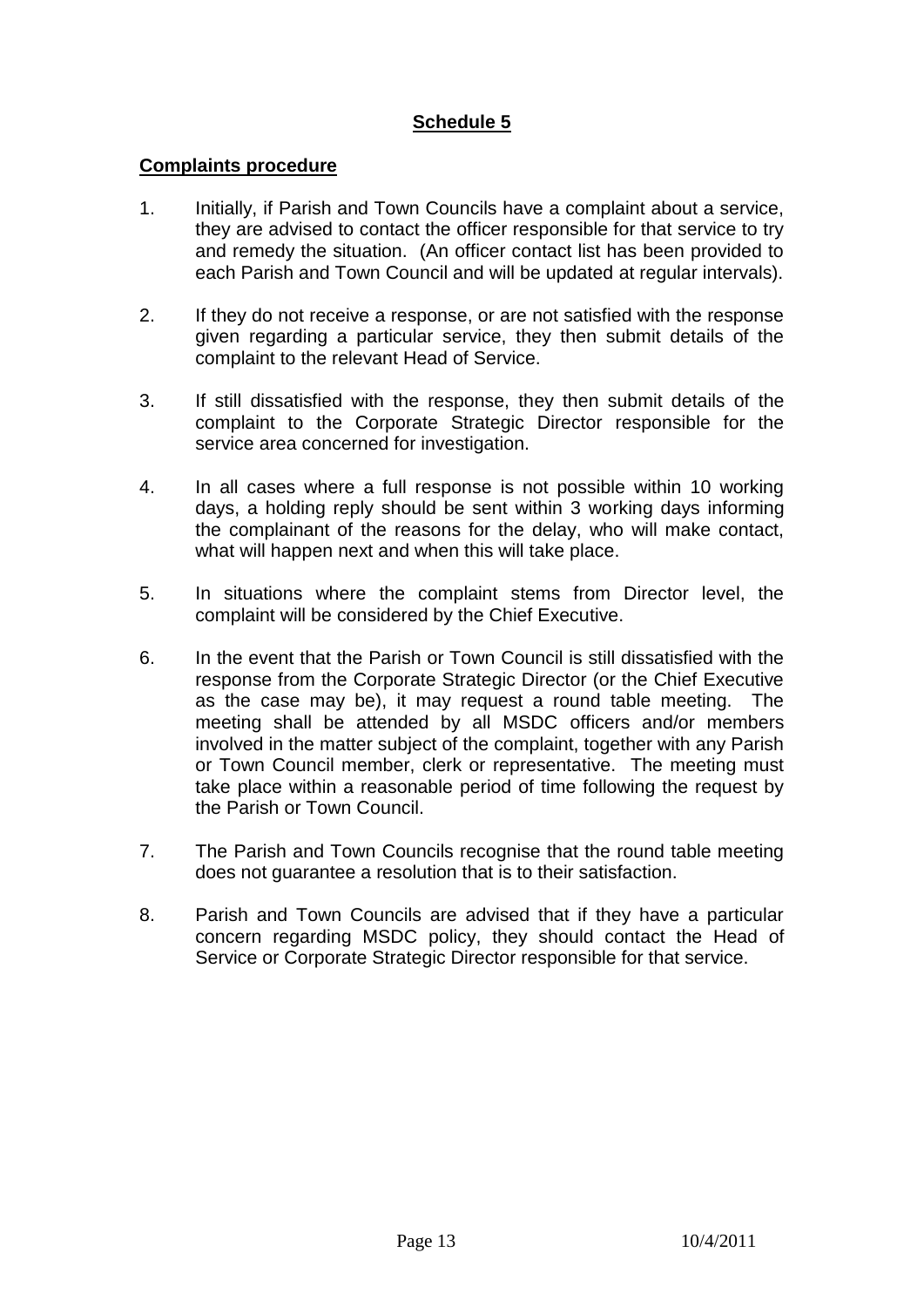## **Parties to the Charter**

Mid Sussex District Council Albourne Parish Council Ansty and Staplefield Parish Council Ardingly Parish Council Ashurst Wood Parish Council Burgess Hill Town Council Parish Council Cuckfield Parish Council East Grinstead Town Council Fulking Parish Council Hassocks Parish Council Haywards Heath Town Council Horsted Keynes Parish Council Hurstpierpoint & Sayers Common Parish Council Lindfield Parish Council Lindfield Rural Parish Council Newtimber Parish Council Poynings Parish Council Pyecombe Parish Council Turners Hill Parish Council Twineham Parish Council West Hoathly Parish Council